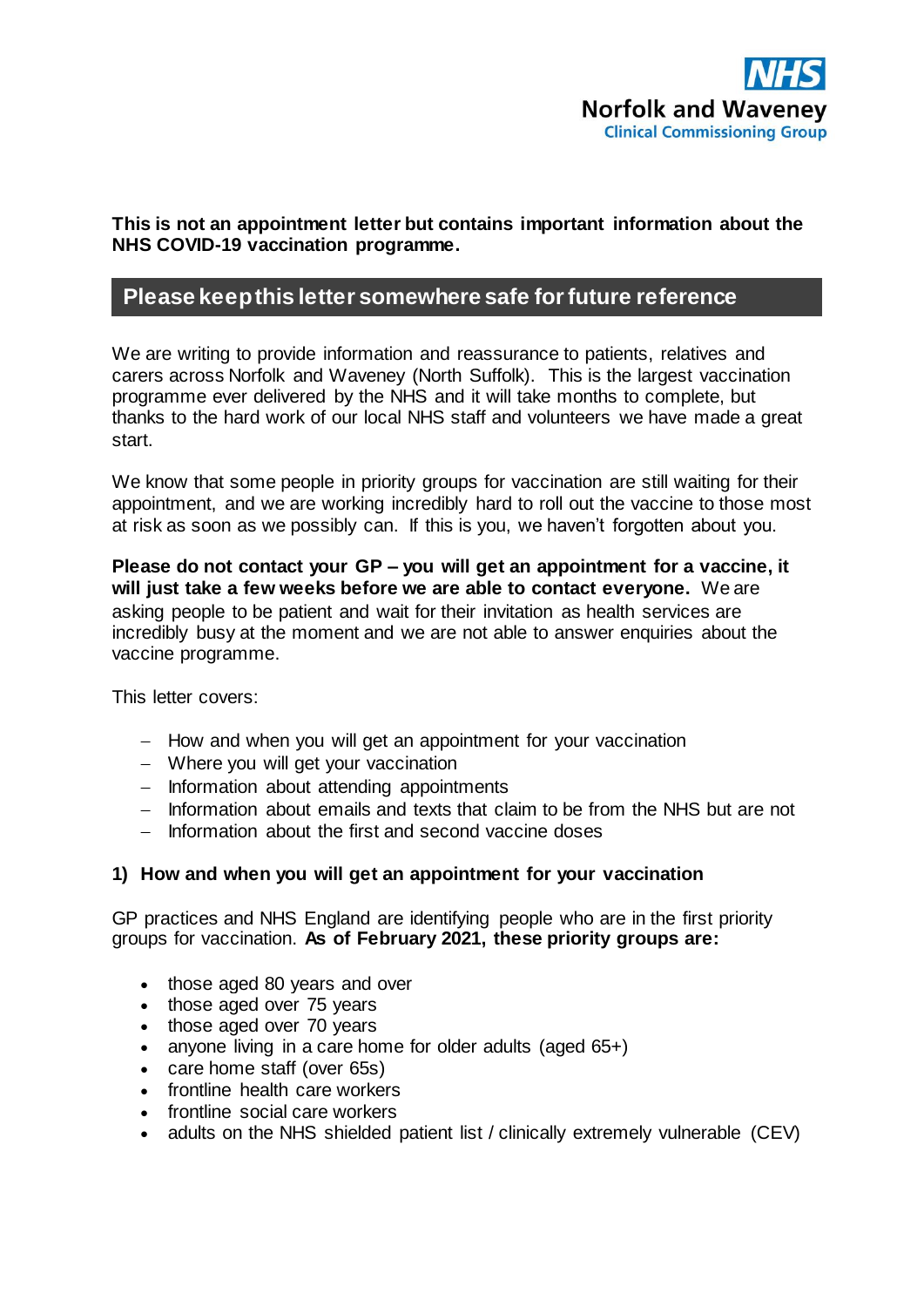**Vaccination is by appointment only for people in the priority groups above.** If you have not yet been invited to make an appointment, you will be contacted in one of two ways over the coming days and weeks:

- 1) A letter, phone call or text from a local GP practice inviting you to make an appointment at a GP surgery - vaccinating patients registered with their own practice as well as patients from other neighbouring practices.
- 2) A letter from NHS England inviting you to make an appointment at a hospital hub, community pharmacy or large vaccination centre via the national booking website or telephone.

Anyone who has mobility / access needs or difficulty getting to a vaccination appointment should discuss that when they are contacted to make an appointment. Support from various community transport services is available for eligible people.

**If you are not currently included in the list of eligible groups above, please be patient. As the vaccination programme is rolled out wider over the coming months you will be contacted when it is your turn to get the vaccine.**

### **2) Where you will get your vaccinations**

There are currently 29 sites vaccinating patients in priority groups (see above) across Norfolk and Waveney (North Suffolk):

- 21 GP-led vaccination sites
- Three hospital vaccination hubs: the Norfolk and Norwich, James Paget and Queen Elizabeth hospitals (additional hospital sites are vaccinating health and care staff)
- Large scale vaccination centres include Castle Quarter in Norwich, Kings Lynn Corn Exchange, Connaught Hall in Attleborough and North Walsham Community Centre.
- Hayden Chemist in Lowestoft with other community pharmacies coming online over the coming weeks (see below).

You may be offered a choice of site or you may be given an appointment at a specific site. All sites have parking and are fully accessible.

More vaccination sites are due to go live in the coming weeks so people in Norfolk and Waveney (North Suffolk) shouldn't have to travel more than 10 miles to get a vaccine. New sites will be announced through:

- Our website: [www.norfolkandwaveneyccg.nhs.uk/covid-19-vaccination-programme](http://www.norfolkandwaveneyccg.nhs.uk/covid-19-vaccination-programme)
- Social media channels: Twitter @NHSNWCCG and www.facebook.com/NHSNWCCG
- Local newspapers and radio stations

**When offered an appointment or invited to make one, please do not delay.** The more people we can vaccinate quickly with the first dose, the faster our communities, friends and families are protected from COVID-19.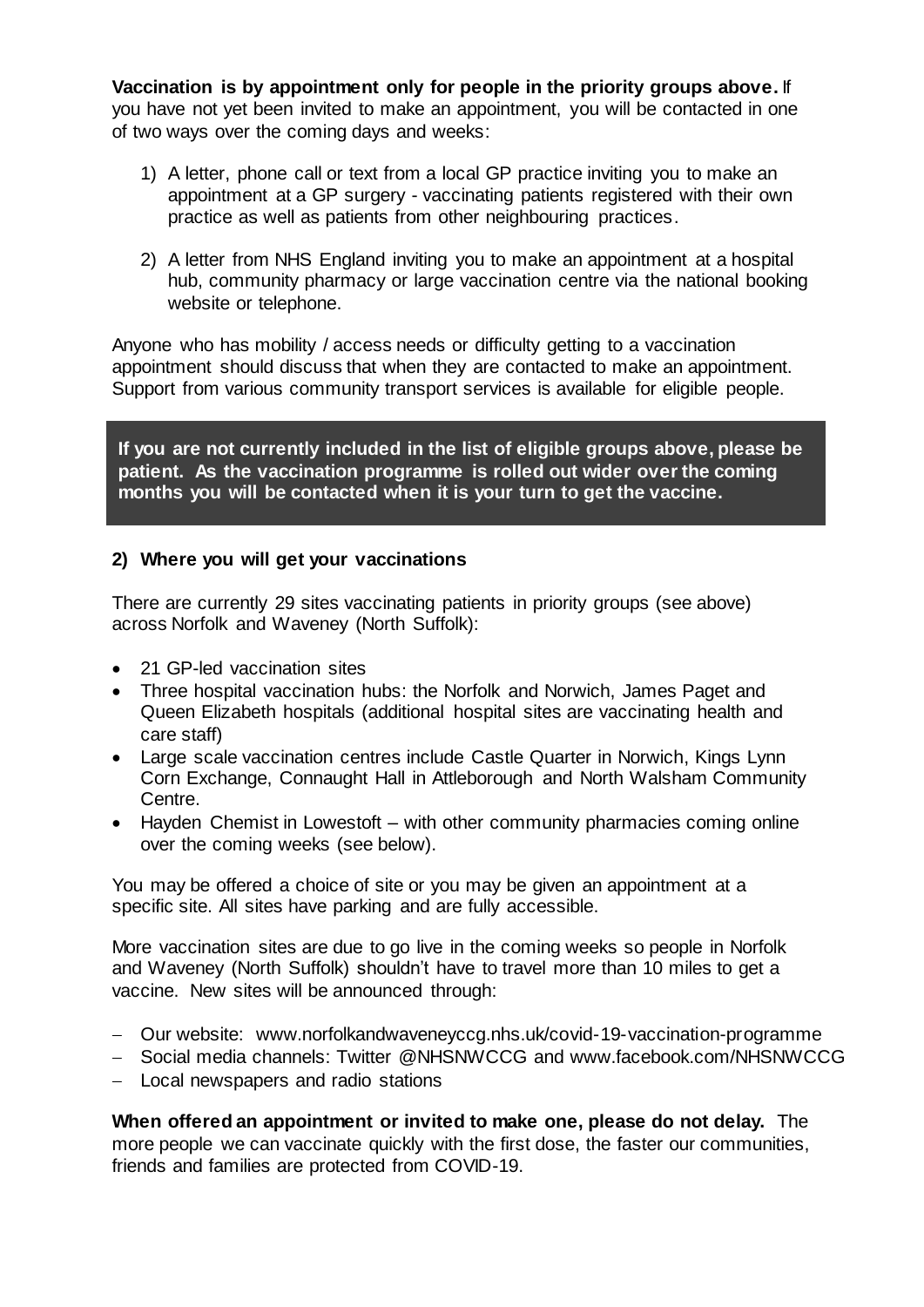## **3) Information about attending vaccination appointments**

Please make sure you attend **both** appointments given to you - for your first **and**  second dose. These are usually around 12 weeks apart.

When you attend for your vaccination:

- Please do not arrive **more than 5-10 minutes before your appointment time.** Because if you do, people have to queue for longer and social distancing becomes more difficult.
- Have your **NHS Number** or invitation letter with you. Your NHS number appears on various NHS documents and letters you may have received related to your healthcare or medications. Please avoid calling your GP to ask for your NHS number as their telephone lines are incredibly busy and should be kept clear for patients who need to make appointments.
- If you are on **anticoagulation medication** (blood thinning medicine such as warfarin) please take your 'yellow book' with you to your vaccination appointment. You will be able to receive the vaccine if you are up to date with your scheduled INR testing and your last result was below the upper limit of your target INR range.
- Please wear practical clothing so it's easy to access your upper arm. Wearing a short sleeve t-shirt as your bottom layer of clothing is recommended. But please do wrap up warm with several layers and a coat to protect you from the cold weather before and after your vaccine.
- $-$  If you are nervous or don't like needles, let the person giving you your vaccine know so they can support you.
- Remember to wear a face-covering while travelling to, from and during your appointment and maintain social distancing at all times. You should also wash or sanitise your hands before and afterwards.
- Please be respectful of our staff. They are working long hours, evenings and weekends to get people vaccinated. Verbal or physical abuse of NHS staff or volunteers will not be tolerated and police officers are supporting our vaccination sites to keep everyone safe.

### **4) Emails and texts that claim to be from the NHS but are not**

Some people are receiving texts and emails about the vaccination programme that look like they have come from the NHS but are in fact **scams**. To protect yourself:

- **Do not open any attachments or click any links within the email** unless you are sure it is legitimate. This is how scammers can damage your computer or access your personal information.
- $-$  If you receive an email that claims to be from the NHS vaccination programme and asks you for bank details or payment information, it **is a scam. Do not**